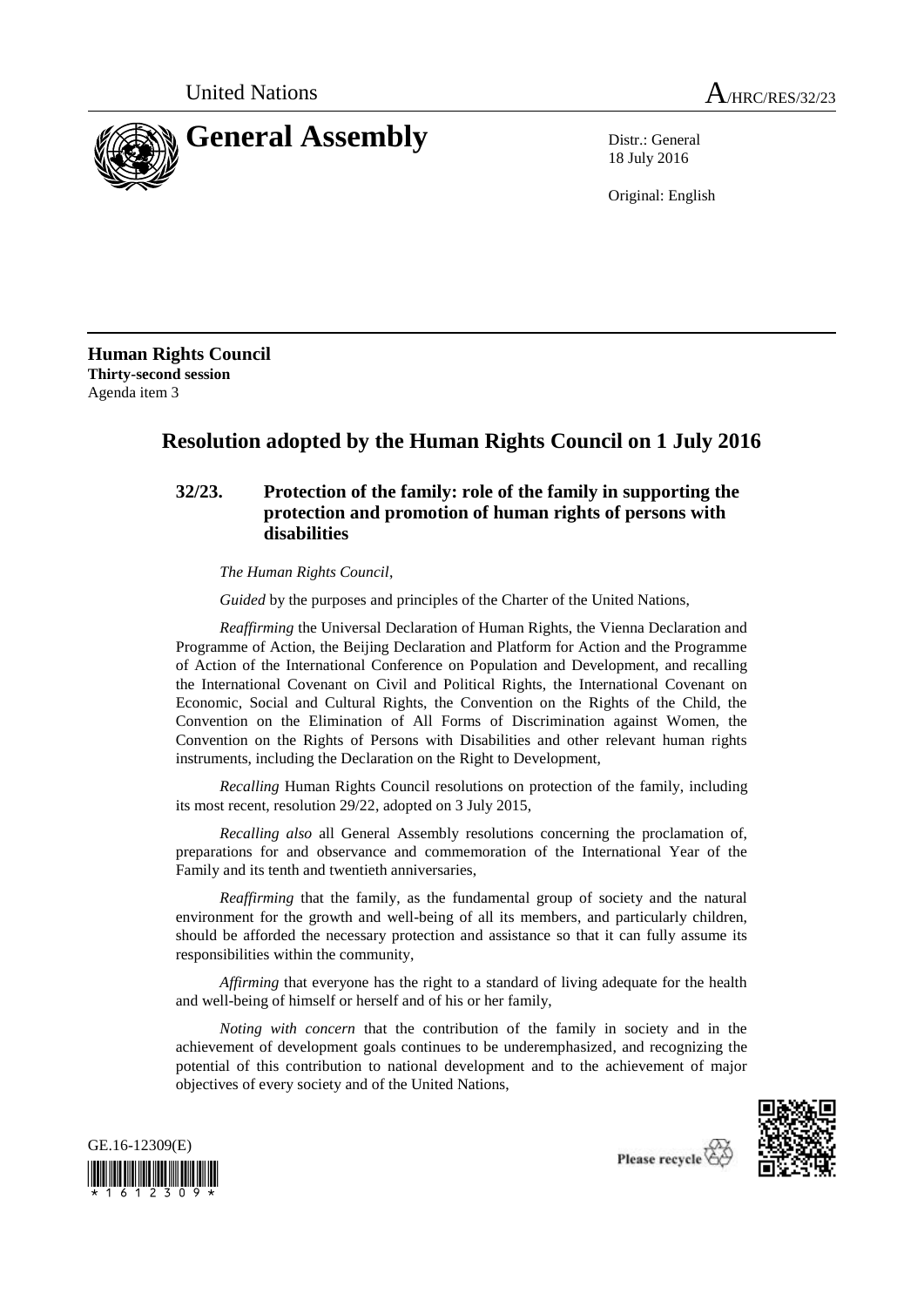*Noting* that 2016 marks the tenth anniversary of the Convention on the Rights of Persons with Disabilities, welcoming the fact that, to date, 163 States and one regional integration organization have ratified or acceded to the Convention, and calling upon States that have not yet ratified or acceded to the Convention to consider doing so,

*Noting also* that the 2016 Social Forum will focus on the promotion and full and equal enjoyment of all human rights and fundamental freedoms by all persons with disabilities in the context of the tenth anniversary of the adoption of the Convention on the Rights of Persons with Disabilities,

*Taking note* of the report of the United Nations High Commissioner for Human Rights entitled "Protection of the family: contribution of the family to the realization of the right to an adequate standard of living for its members, particularly through its role in poverty eradication and achieving sustainable development",

1. *Reaffirms* that the family is the natural and fundamental group unit of society, and is entitled to protection by society and the State;

2. *Also reaffirms* that States have the primary responsibility to promote and protect the human rights and fundamental freedoms of all individuals, and stresses the fundamental importance of full respect for human rights and fundamental freedoms of all family members;

3. *Affirms* the need to promote and protect rights of the child, and in this regard calls upon States to render appropriate assistance to parents and legal guardians in the performance of their child-rearing responsibilities in the best interests of the child, bearing in mind that a child should grow up in a safe and supportive family environment, and giving high priority to the rights of children, including their survival, protection and development;

4. *Reaffirms* the responsibilities, rights and duties of parents, legal guardians or other persons legally responsible for the child to provide, in a manner consistent with the evolving capacities of the child, appropriate direction and guidance in the exercise by the child of his or her rights;

5. *Recognizes* the positive impact that policies and measures to protect the family can have on protecting and promoting the human rights of its members, and can contribute to, inter alia, promoting human rights for persons with disabilities, decreasing drop-out rates from educational institutions and inclusion in schools, achieving equality between women and men and girls and boys, empowering women and girls and enhancing protection against violence, abuses, sexual exploitation, the worst forms of child labour, and harmful practices, while bearing in mind that violations and abuses of the human rights and fundamental freedoms of family members adversely affect families and have a negative impact on efforts aimed at protecting the family;

6. *Stresses* that equality between women and men, and equal participation of women in employment, public life and decision-making, as well as shared parental and household responsibilities, are essential elements of family policies;

*Recognizes* that the family, while respect for the rights of its members is ensured, is a strong force for social cohesion and integration, intergenerational solidarity and social development, and that the family plays a crucial role in the preservation of cultural identity, traditions, morals, heritage and the values system of society;

 $^{1}$  A/HRC/31/37.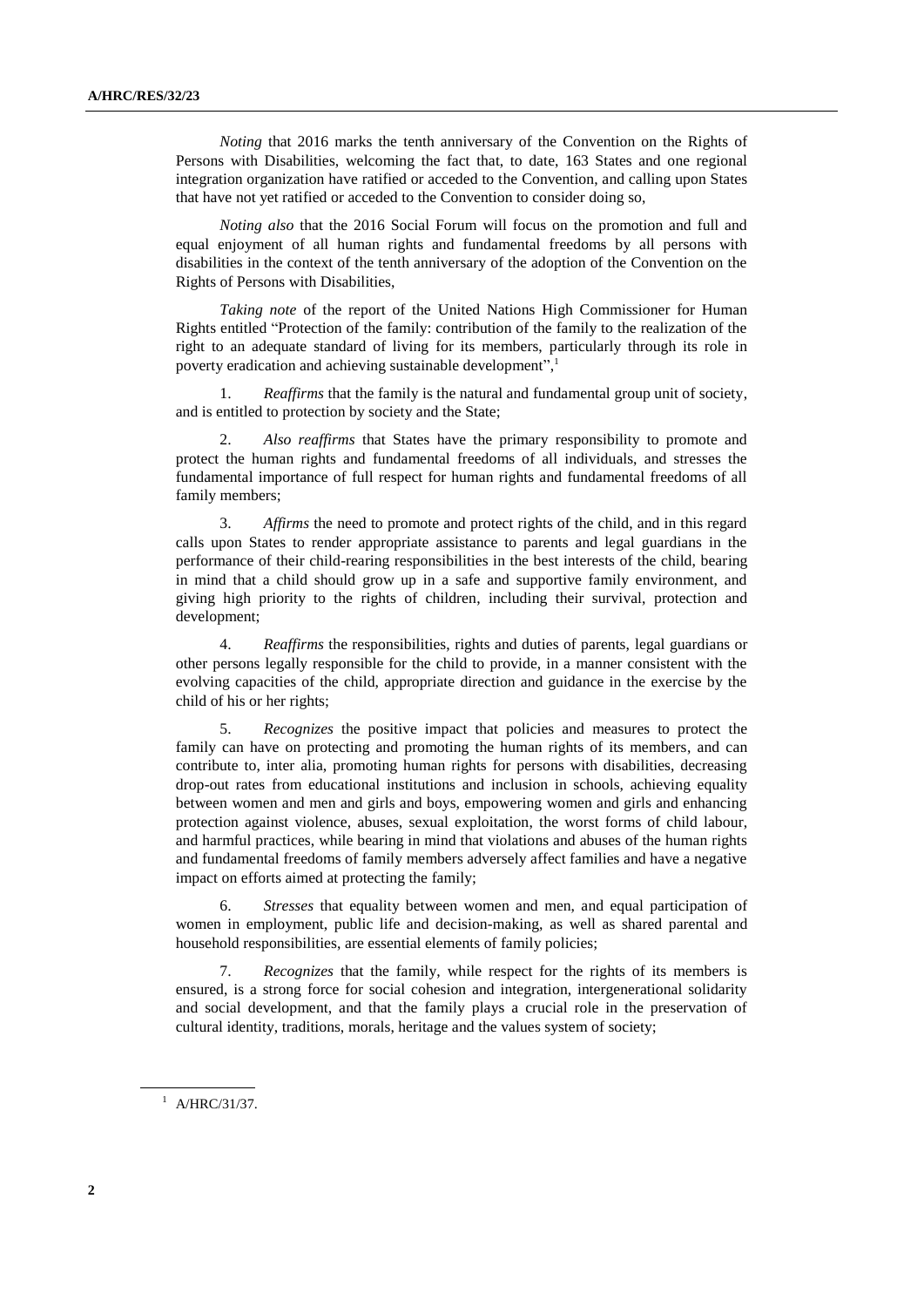8. *Conscious* that families are sensitive to strain caused by social and economic changes, and expresses deep concern that conditions have worsened for many families owing to economic and financial crises, lack of job security, temporary employment and lack of regular income;

9. *Recognizes* that the family unit is facing increasing vulnerabilities and pressures, and notes that single parent-headed households, child-headed households, families with members with disabilities and intergenerational households might be particularly vulnerable to poverty and social exclusion, and resolves to pay particular attention to them, while bearing in mind that a considerable proportion of households worldwide are headed by women and many other households are dependent on female income, and that female-maintained households are very often among the poorest because of wage discrimination, occupational segregation patterns in the labour market and other gender-based barriers;

10. *Remains* convinced that persons with disabilities and their family members should receive the necessary protection and assistance to enable families to contribute to the full and equal enjoyment of the rights of persons with disabilities;

11. *Highlights* the role of families in supporting its members, including members with disabilities, and recognizes their potential in contributing to the protection and promotion of the rights of persons with disabilities;

12. *Stresses* that families remain the first and most immediate environment where children with disabilities can develop their potential and enjoy a fulfilling life, and that the realization of the rights of persons with disabilities can be deeply affected by the quality of life of their families and the support and assistance provided to them, and underlines the need to provide families with members with disabilities with access to a range of support services that are responsive to the individual choices, wishes and needs of its members with disabilities;

13. *Recognizes* that families with members with disabilities may be subject to discrimination by association on the basis of disability owing to distinctions that affect or nullify their rights;

14. *Reaffirms* the right of persons with disabilities to an adequate standard of living for themselves and their families, including adequate food, clothing and housing, and to the continuous improvement of living conditions, and that appropriate steps should be taken to safeguard and promote the realization of that right without discrimination on the basis of disability, and reaffirms also the right of persons with disabilities to social protection and to the enjoyment of that right without discrimination on the basis of disability and by taking appropriate steps to safeguard and promote the realization of this right, including by ensuring access by persons with disabilities and their families living in situations of poverty to assistance from the State with disability-related expenses, including adequate training, counselling, financial assistance and respite care;

15. *Recognizes* that persons with disabilities may be parents and head of their families, and as such, all persons with disabilities who are of marriageable age have the right to marry and to found a family on the basis of the free and full consent of the intending spouses:

16. *Affirms* that children with disabilities have equal rights with respect to family life, and that States should realize these rights and prevent the concealment, abandonment, neglect and segregation of children with disabilities and undertake to provide early and comprehensive information, services and support to children with disabilities and their families;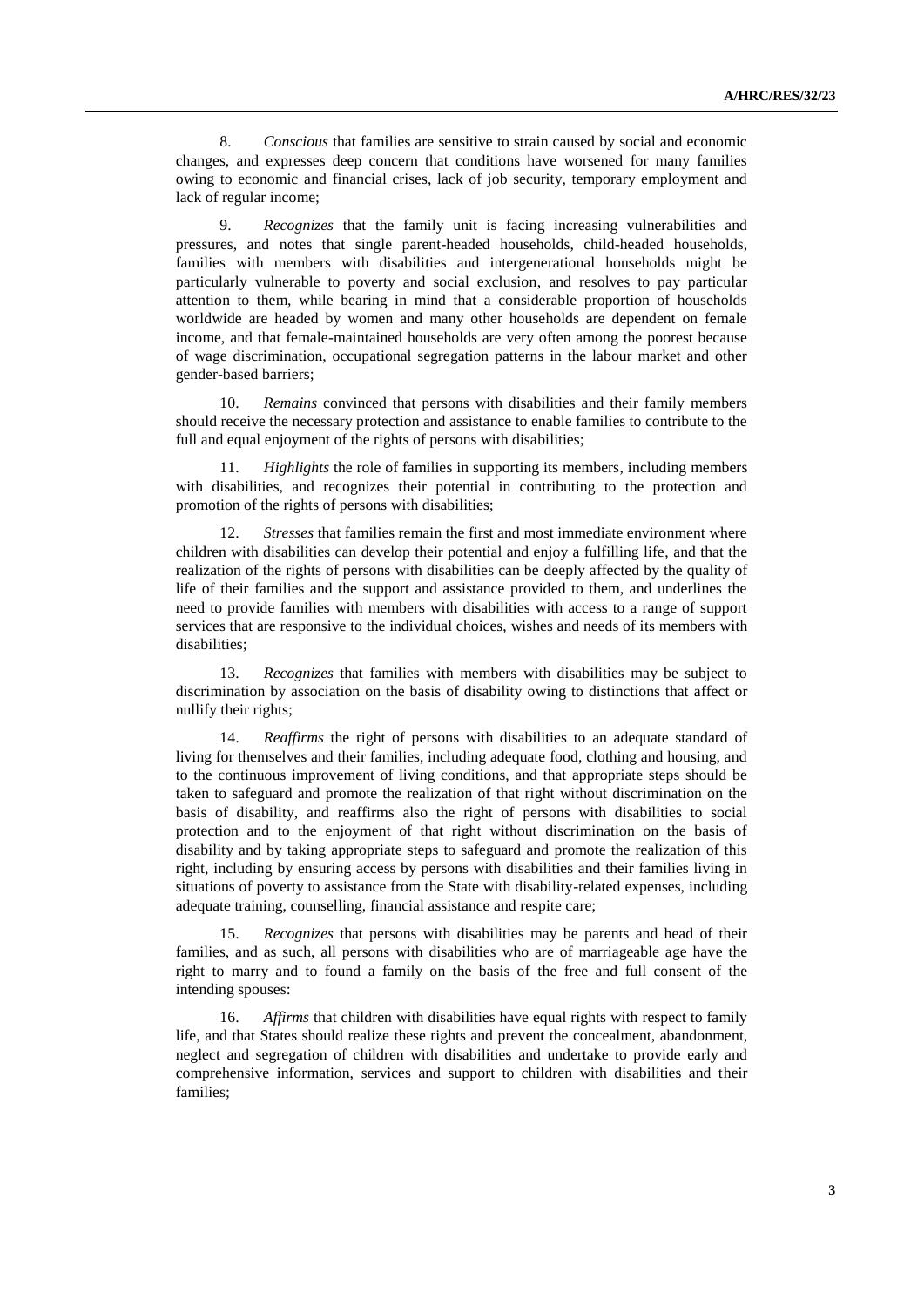17. *Stresses* that States should take appropriate measures to prevent all forms of exploitation, violence and abuse of persons with disabilities by ensuring, inter alia, appropriate forms of gender- and age-sensitive assistance and support for persons with disabilities and their families and caregivers, including through the provision of information and education on how to avoid, recognize and report instances of exploitation, violence and abuse, and ensuring that protection services are age-, gender- and disability-sensitive;

18. *Also stresses* the need for States to adopt immediate, effective and appropriate measures aimed at raising awareness throughout society, including at the family level, regarding persons with disabilities with a view to fostering respect for their rights and dignity;

19. *Calls upon* States to recognize in their policy and legal frameworks the important role played by families in caring for and supporting persons with disabilities;

20. *Urges* States, in accordance with their respective obligations under international human rights law, to provide the family, as the natural and fundamental group unit of society, with effective protection, support and assistance, and encourages States in this regard to take, as appropriate, relevant effective measures to the maximum of their available resources;

21. *Recognizes* the important role of civil society, including organizations of persons with disabilities and their families, national human rights institutions research institutes and academia, in advocacy, promotion, research and policymaking and, as appropriate, the evaluation of family policy development and capacity-building;

22. *Also recognizes* that the family unit plays a key role in social development, and as such should be strengthened and attention paid to the rights, capabilities and responsibilities of its members, and invites States, the organizations of the United Nations system and all other relevant stakeholders to take into account the role of the family as a contributor to sustainable development and the need to strengthen family policy development in their ongoing efforts to achieve the internationally agreed development goals, including the 2030 Agenda for Sustainable Development; 2

23. *Invites* the United Nations High Commissioner for Human Rights, the treaty bodies, relevant special procedure mandate holders and other relevant international and regional human rights mechanisms, within their respective mandates and competence, to pay due attention in their work to the implementation by States of their obligations under relevant provisions of international human rights law to provide protection and support to the family as the natural and fundamental unit of society;

24. *Decides* to convene, with the support of the High Commissioner, before the thirty-fourth session of the Human Rights Council, a one-day intersessional seminar on the impact of the implementation by States of their obligations under relevant provisions of international human rights law with regard to the protection of the family on the role of the family in supporting the protection and promotion of the rights of persons with disabilities, and to discuss challenges and best practices in this regard;

25. *Requests* the High Commissioner to present a report on the seminar, in the form of a summary, to the Human Rights Council at its thirty-fifth session;

26. *Decides* to remain seized of the matter.

*44th meeting 1 July 2016*

<sup>&</sup>lt;sup>2</sup> General Assembly resolution  $70/1$ .